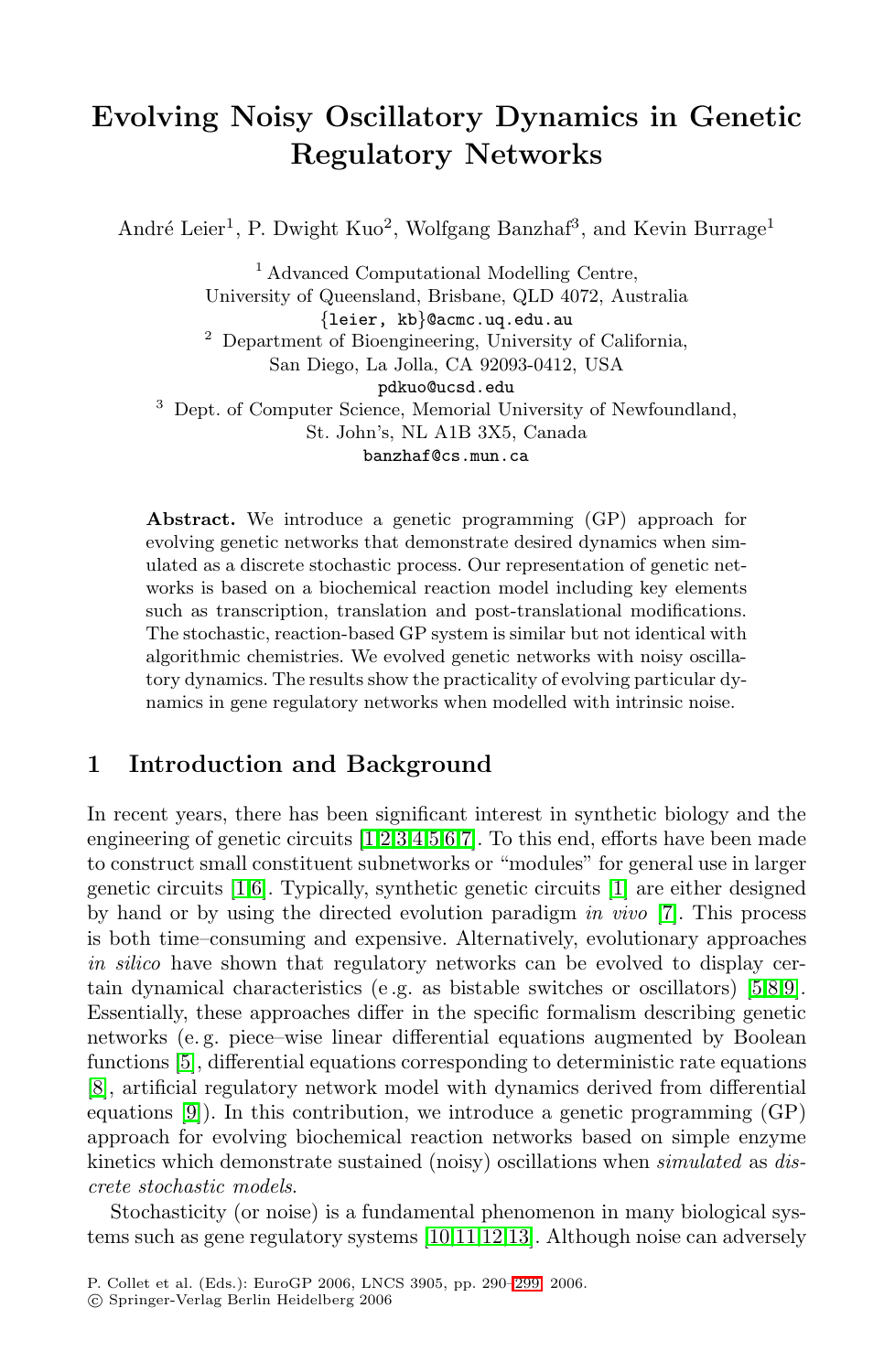affect cell function, it is also considered a source of robustness and stability, signal amplification, and selection of signalling pathways. Stochasticity originates from [the](#page-9-7) fact that the relative statistical uncertainty for the system state is inversely proportional to the square root of the system size, i. e. the number of elements or molecules. As a r[es](#page-3-0)ult, with smaller numbers of interacting molecules, fluctuations become increasingly noticeable. Due to the uncertainty of knowing when a reaction occurs and which reaction it might be, this form of stochasticity is also called intrinsic stochasticity, as opposed to extrinsic stochasticity which results from environmental effects. Here, only intrinsic stochasticity is considered.

In order to model intrinsic noise, we use the stochastic simulation algorithm (SSA) of Gillespie [14]. The SSA represents a nonlinear discrete Markov process,  $X(t)$ , whose elements represent the number of molecule[s o](#page-9-1)[f m](#page-9-8)olecular species in a well-mixed system at time  $t$  (see Sec. 3). Since th[e dy](#page-9-8)namical behaviour of chemical systems can be very different in the ODE regime (where we deal with very large numbers of molecules negl[ect](#page-9-1)ing the stochastic nature of their interactions) from the SSA regime, it is important to see how certain dynamical behaviour can evolve when there are only small numbers of certain key molecules. By taking this stochastic nature into account, this can be considered to be a more realistic scenario. Examples of different dynamical behaviours between deterministic continuous and stochastic discrete versions of a model can be found in [6,15]. Specifically, the deterministic model of blood testosterone levels in [15] shows a globally stable fixed point while its discrete stochastic counterpart shows sustained oscillations. The repressilator designed in [6] behaves in an oscillatory fashion in both regimes. However, stochastic simulations of this system exhibit large variabilities in oscillations. These and oth[er](#page-9-9) studies confirm the relevance of considering stochasticity in modelling and analysis of biochemical systems.

<span id="page-1-0"></span>In this contribution genetic networks are modelled as reaction systems. The underlying model is explained in the following section.

# **2 The Reaction Model**

In this reaction model inspired by the work of François and Hakim  $[8]$ , a genetic network is defined by a set of species (genes, mRNAs, proteins and complexes such as gene-protein bindings or protein complexes) and elementary, irreversible chemical reactions (first–order reactions, second–order reactions and homodimer formations) governing their interactions. That is, each reaction has associated reaction substrates, products and the s[pec](#page-9-9)ific rate constant. One or more elementary reactions are combined in master reactions which constitute the building blocks of the genetic network and correspond to biologically meaningful processes (cf. Table 1). The following seven biological (master) reactions are modelled:

1. Transcription and translation: a new gene, its mRNA, and the corresponding protein are added to the genetic network model. Elementary reactions for the basal transcription, translation, mRNA degradation, and protein degradation are generated. Unlike the reaction model in [8], transcription and translation are modelled as separate reactions.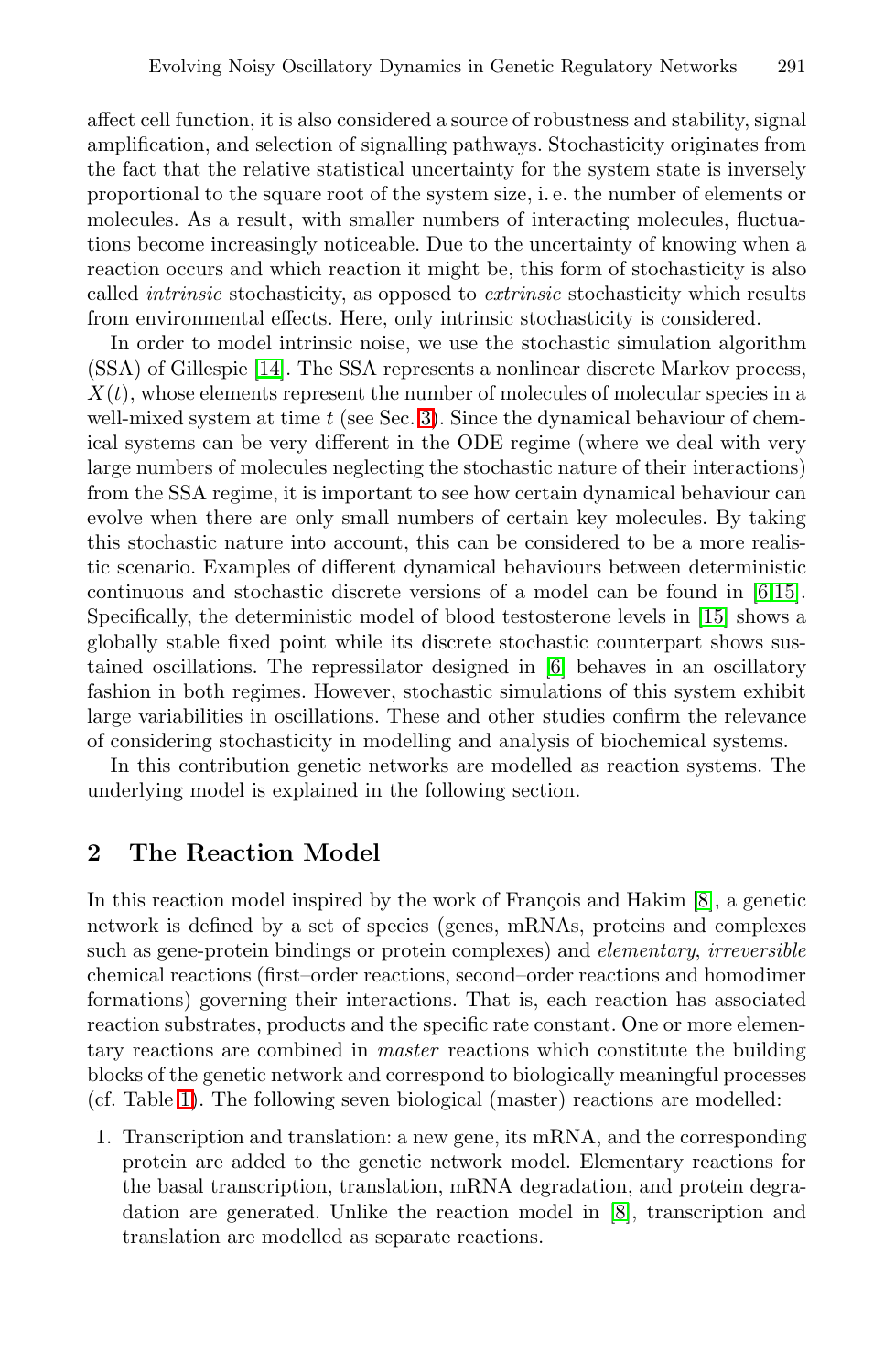**Table 1.** Set of master reactions that are the building blocks of the genetic networks. Lowercase letters followed by two underscores, such as  $a_{-}$ , represent genes with unbound regulatory sites. The corresponding mRNA is indicated such as in  $a_{\text{mRNA}}$ . The associated capitalized letters  $(A,B, etc.)$  represent the proteins produced by the associated genes. Protein complexes are represented using colons (i.e. a protein complex composed of proteins  $A$  and  $B$  is represented by  $A:B$ ). When a promoter  $P$  is bound to an unbound gene  $a$  the binding is denoted  $aP$ . The case of a repressor R bound to  $aP$  is denoted as  $aPR$ . Each reaction is specified by a reaction rate constant that is ignored in this representation.

|                | No. Master Reaction      | <b>Single Reactions</b>                     |
|----------------|--------------------------|---------------------------------------------|
| 1              | Transcription            | $a_{-} \rightarrow a_{-} + a_{\text{mRNA}}$ |
|                | and translation          | $a_{\rm mRNA} \rightarrow a_{\rm mRNA} + A$ |
|                |                          | $a_{\rm mRNA} \rightarrow \emptyset$        |
|                |                          | $A \rightarrow \emptyset$                   |
| $\overline{2}$ | Regulation               | $a_-+P \rightarrow aP_-$                    |
|                |                          | $aP \rightarrow a_- + P$                    |
|                |                          | $aP \rightarrow aP + a_{\text{mRNA}}$       |
|                |                          | $aP_-+R \rightarrow aPR$                    |
|                |                          | $aPR \rightarrow aP_{-} + R$                |
| 3              | Protein modification     | $A \rightarrow A^*$                         |
|                |                          | $A^* \to \emptyset$                         |
| 4              | Dimerization             | $A + B \rightarrow A:B$                     |
|                |                          | $A:B\to A+B$                                |
| 5              | Partial degradation      | $A:B\to A$                                  |
| 6              | Catalytic degradation    | $A + B \rightarrow A$                       |
|                | Partial cat. degradation | $AB+C\rightarrow A$                         |

- 2. Regulation: transcriptional regulation is based on Goutsias' simplified model of transcriptional regulation of the bacteriophage  $\lambda$  repressor protein [16]. Each gene has two regulatory binding sites,  $R_1$  and  $R_2$ . Binding of a transcription factor at  $R_1$  activates transcription for every non-zero reaction rate, whereas binding at  $R_2$  excludes any transcriptional activity and hence, represses transcription. In addition, binding of a transcription factor at  $R_2$ requires  $R_1$  to be occupied by another factor.
- 3. Protein modification: a single protein or protein complex reacts leading to an altered version of the original species (e.g. phosphorylation).
- 4. Dimerization: two proteins / protein complexes form a compound product.
- 5. Partial degradation: a protein complex degrades such that a constituent protein is the degradation product.
- 6. Catalytic degradation: one protein / protein complex catalyses degradation of another protein / protein complex.
- 7. Partial catalytic degradation: in the case of protein complexes, this reaction is a catalytic degradation where one of the proteins (or sub–complexes) being part of the complex is also the reaction product.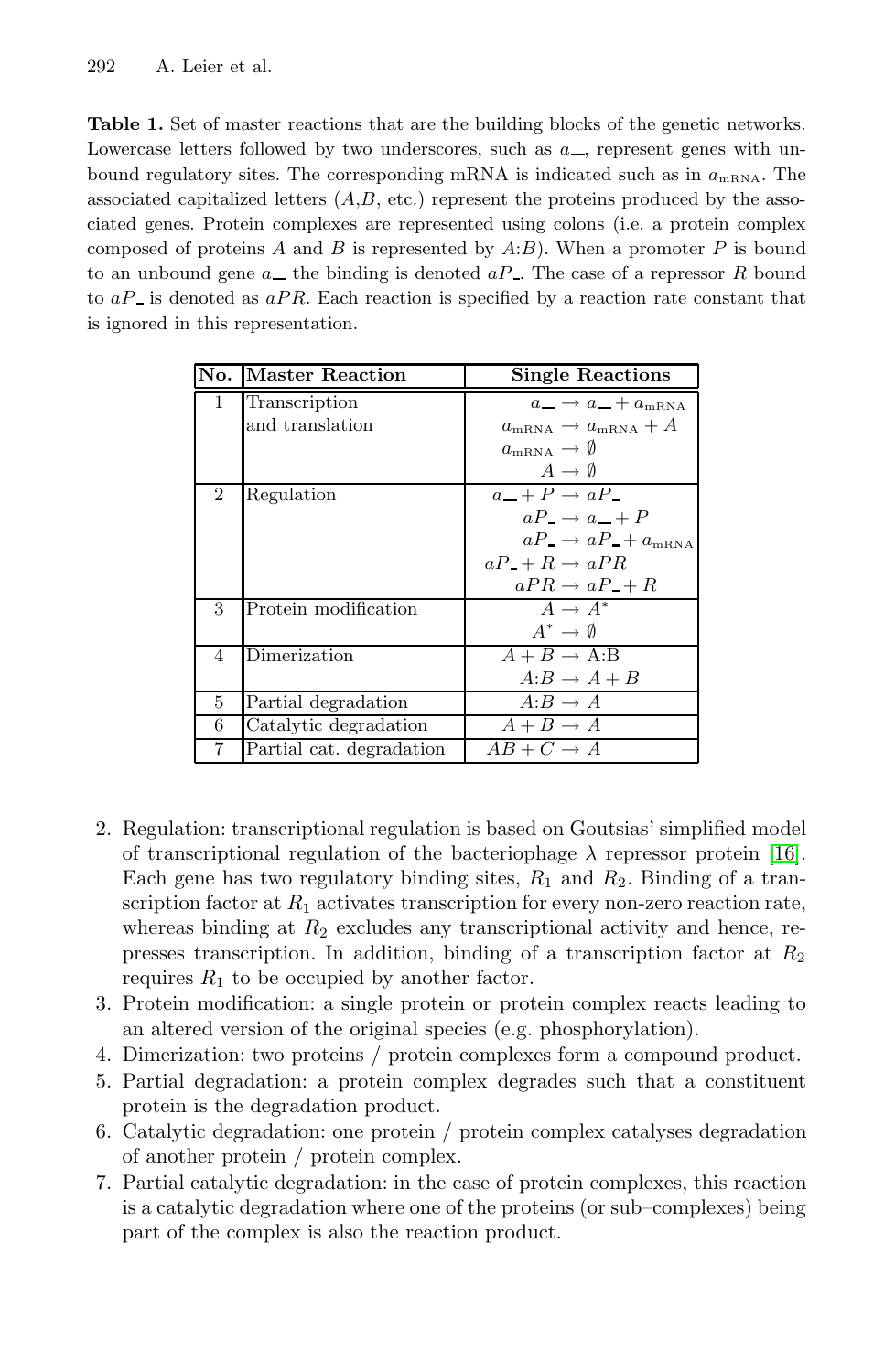#### <span id="page-3-0"></span>**3 Stochastic Simulation**

To analyse and evaluate the dynamics of regulatory networks given in the reaction model described above, we use Gillespie's stochastic simulation algorithm [14]. This is a method for exact simulation of biochemical systems that are assumed to be homogeneous and well-mixed within a constant volume.

In the following we briefly describe the functioning of the SSA according to [17]: Let the biochemical system consist of  $N \geq 1$  molecular species  $\{S_1, \ldots, S_N\}$ that chemically interact through  $M \geq 1$  reaction channels  $\{R_1, \ldots, R_M\}$ . The system state at time t is described by a vector  $X(t) \equiv (X_1(t), \ldots, X_N(t))^T$ where  $X_i(t)$  is the number of molecules of species i at time t. Let  $X(t_0) = X_0$ be the initial state. For each  $j = 1, \ldots, M$  we can define the *propensity function*  $a_j$  for reaction  $R_j$  such that  $a_j(X)dt$  is the probability that given  $X(t) = X$ , one reaction  $R_i$  will occur somewhere in the system in the next infinitesimal time interval  $[t, t + dt)$ . The state-change or stoichiometric vector  $\nu_i$  specifies the update of the system state when reaction  $R_j$  occurred. This is defined by  $\nu_{ji}$ for  $i = 1, \ldots, M$ , which is the change in the number of  $S_i$  molecules produced by one  $R_i$  reaction. Our SSA implementation simulates the time evolution of a system according to the *direct method*: two independent samples  $r_1$  and  $r_2$  of the uniform random variable  $U(0, 1)$  are drawn consecutively. The length of the time interval  $[t, t + \tau)$  is given by

$$
\tau = \frac{1}{a_0(X(t))} \ln(\frac{1}{r_1}),
$$

where

$$
a_0(X(t)) = \sum_{j=1}^{M} a_j(X(t))
$$

is the sum of all propens[itie](#page-1-0)s. The specific reaction  $R_i$  occurring in  $[t, t + \tau)$  is determined by the index  $i$  satisfying

$$
\sum_{j'=1}^{j-1} a_{j'}(X(t)) < r_2 a_0(X(t)) \le \sum_{j'=1}^{j} a_{j'}(X(t)) \, .
$$

Table 2 specifies the propensity functions and non-zero entries of the statechange vectors for the three elementary reaction types: the first and second order reaction and homodimer formation (cf. Sec. 2). As the SSA becomes computationally intensive for syste[ms](#page-9-11) with a large number of re[actio](#page-9-12)n channels and/or fast reactions due to large reaction rates and/or large numbers of molecules, we limit our model to small numbers of species with small population size. In fact, we keep the number of genes/mRNA/protein creations fixed and limit the number of reactions creating new species. In addition, in order to avoid "unending" calculations, the algorithm stops simulation if the reciprocal value of the summed propensities  $(a_0)$  falls below a predefined threshold (e.g. 10<sup>-8</sup>). Methods to accelerate the SSA while maintaining a reasonable accuracy such as the  $\tau$ -leap method, the midpoint- $\tau$ -leap method [17] or binomial leap methods [18]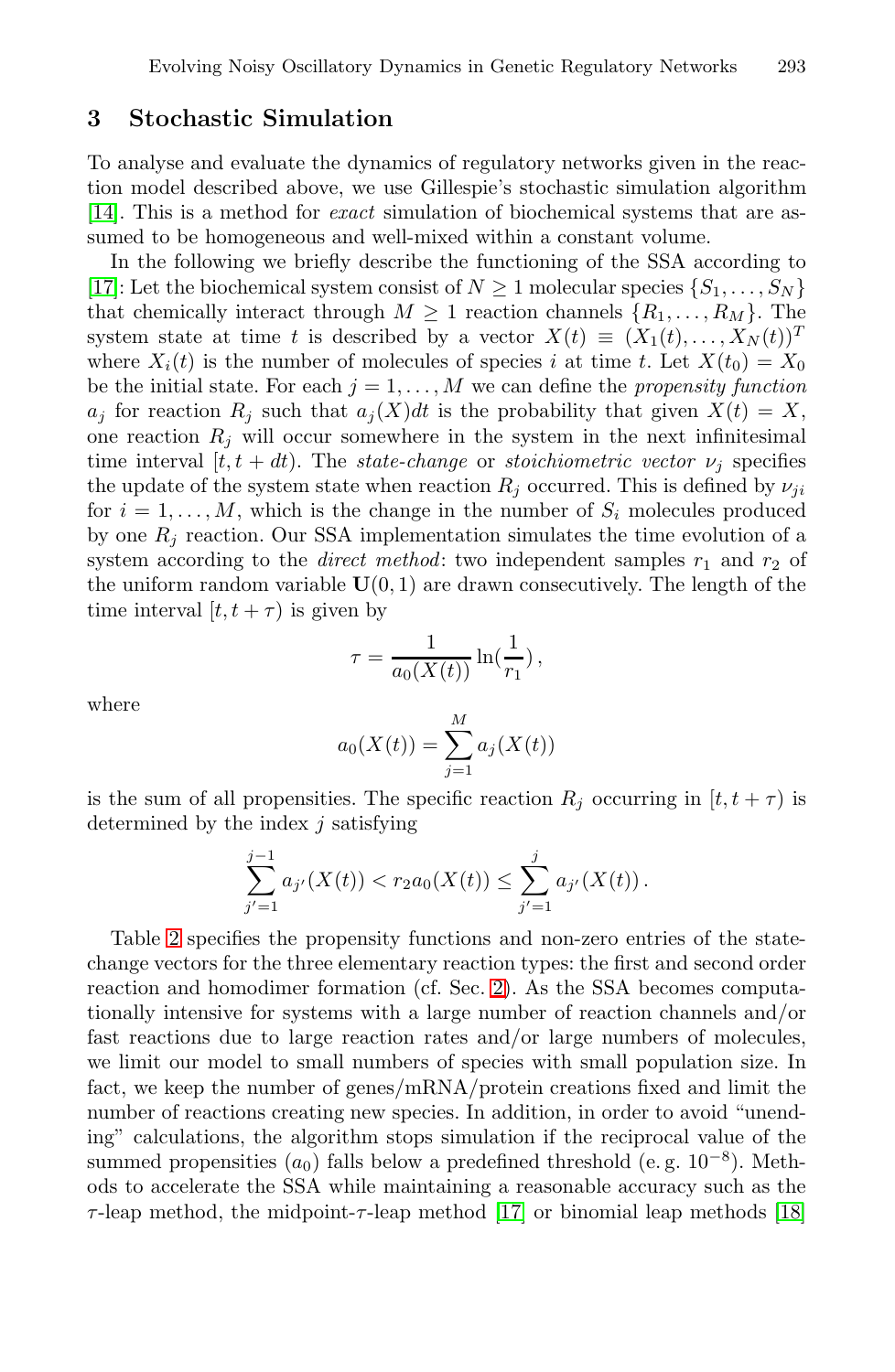**Table 2.** For the three types of elementary reactions we determine the propensity functions and non-zero entries of the state-change vectors for the present state  $X(t)$  =  $X. c<sub>i</sub>$  is the reaction rate constant of the respective reaction.

| Reaction                                    | <b>Propensity Function</b>                                       | Stoichiometric Coefficients              |
|---------------------------------------------|------------------------------------------------------------------|------------------------------------------|
| First order reaction                        |                                                                  |                                          |
| $S_k \stackrel{c_j}{\rightarrow} S_l$       | $a_j = c_j * X_k$                                                | $\nu_{ik} = -1, \nu_{il} = 1$            |
| Second order reaction                       |                                                                  |                                          |
| $S_k + S_l \stackrel{c_j}{\rightarrow} S_m$ | $a_j = c_j * X_k * X_l$                                          | $\nu_{ik} = \nu_{il} = -1, \nu_{im} = 1$ |
| with $S_k \neq S_l$                         |                                                                  |                                          |
| Homodimer formation                         |                                                                  |                                          |
| $S_k + S_k \stackrel{c_j}{\rightarrow} S_l$ | $a_j = c_j * X_k * (X_k - 1)/2 \mid \nu_{jk} = -2, \nu_{jl} = 1$ |                                          |

are not used as [th](#page-9-13)[ey](#page-9-14) [a](#page-9-14)llow all the reaction channels to fire within each time step with a certain frequency.

## **4 The GP System**

Here we use a GP–based alg[orit](#page-9-15)hm to evolve genetic networks that obtain sustained oscillations in an arbitrarily chosen protein or mRNA. Typical GP algorithms use tree–based encodings [19,20]. This allows an individual solution to be parsed into an equation where order of operations is important. However, this encoding is inappropriate for this application since the order in which reactions are triggered is chosen randomly. Instead, we choose a set–based encoding scheme where each individual is represented by a set of biochemical reactions. This reaction- or set-based GP approach is very similar (but not equivalent) to a GP-approach based on algorithmic chemistries [21] which, unlike our approach acts on instruction multisets and aims to create functioning algorithms.

Each individual initially starts with two gene  $(+$  mRNA  $+$  protein) creation reactions (reaction 1) and three other master reactions. This is not essential for evolution but complies with our intention of studying small regulatory systems consisting of two genes. The individual master reactions (2 to 7) listed in Section 2 are added to an individual through subsequent mutation steps. Reactions of type 1 cannot be added to genetic circuits during evolution. When a reaction is added to the network this may introduce a new product. Therefore, its list of species, i. e. proteins and bindings, is updated. Reaction rates are uniformly drawn between 0 and 1 and reactants are randomly chosen from the list of suitable reactants while avoiding the generation of duplicate reactions. Other mutation operations involve deletions of reactions and modification of reaction rates. The deletion of a reaction eventually includes the deletion of the product introduced by this reaction and of all other reactions using the product as a substrate. Reaction rates are modified by multiplication with a random number from  $U[0, 2]$ . At the beginning of each evolutionary run, the initial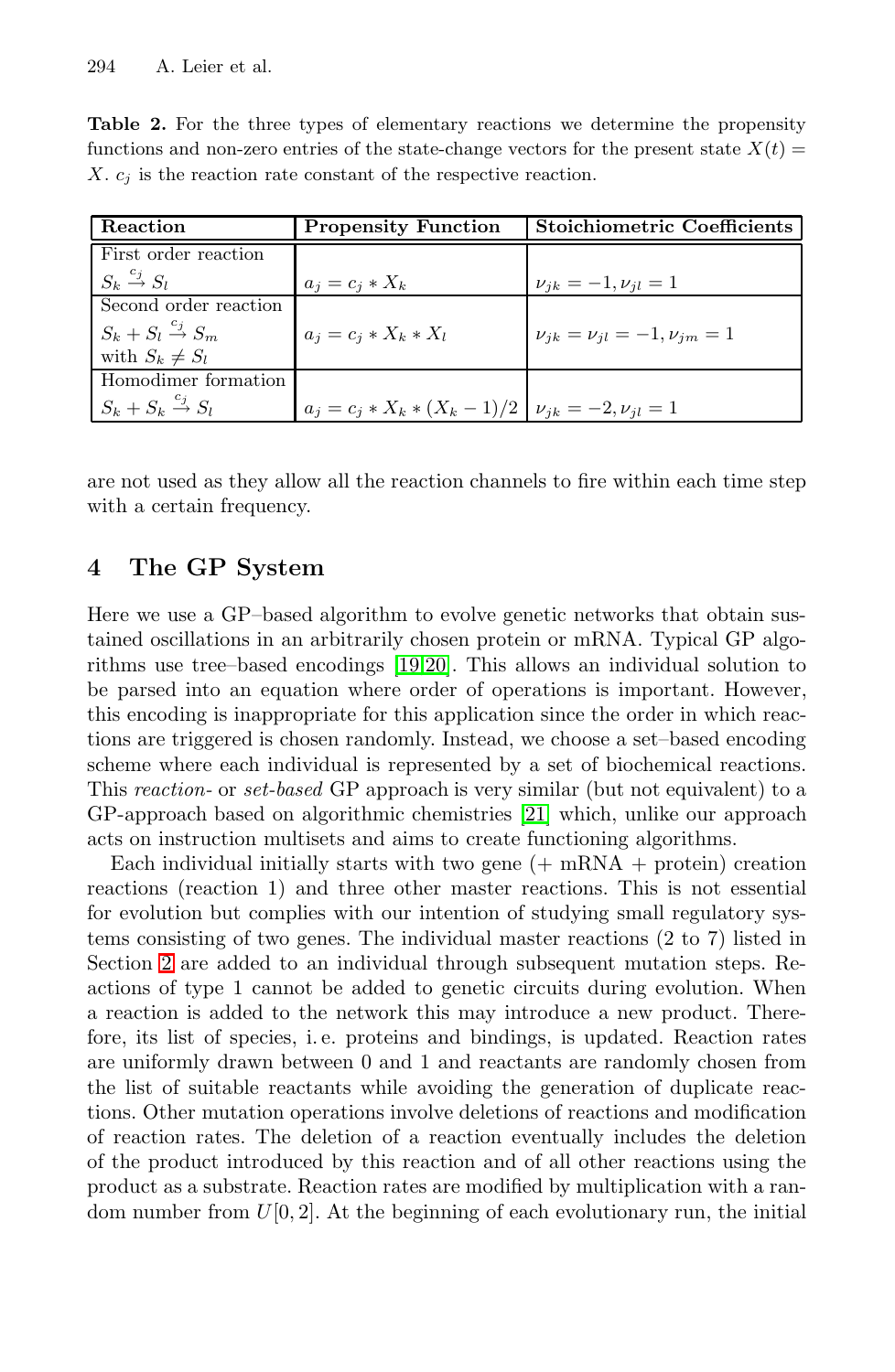concentrations of proteins and protein complexes are randomly chosen from  $\{1, 2, \ldots, 10\}$  and remain fixed for the entire evolution.

Recognizing sustained oscillations from noisy signals is the crucial point in our evolution. The individual's fitness is calculated by simulating the corresponding reaction system over a predefined simulation time using the SSA. In a second step, the resulting trajectory of length N for a specified species is assessed according to its oscillatory behaviour. This is accomplished by applying the Fast Fourier Transform. A rather simple and coarse indicator for oscillatory behaviour is the ratio of the summed magnitude over the first  $N/2 + 1$  Fourier values,  $M_{sum}$ , to the maximum magnitude within a predefined frequency range (e.g.  $1/N \dots 1/4$ ),  $M_{max}$ . In summary, the fitness value is calculated as  $1-M_{max}/M_{sum} + 1/M_{max}$ .

Stochasticity in the outcome of the fitness evaluation is a problem that must be dealt with: a trajectory (resulting from an SSA run) may show a certain behaviour but another simulation may be different due to the different stochastic path. To get a reliable result we perform several simulations. Calculating an "average" trajectory from the resulting single trajectories and performing fitness evaluation on this mean behaviour would b[e m](#page-5-0)isleading since the average trajectory might not match any single trajectory. Therefore, we calculate the mean fitness over all SSA runs.

<span id="page-5-0"></span>The selection method driving evolutionary dynamics is a simple  $(\mu + \mu)$  strategy: each individual generates [on](#page-6-0)e offspring by performing two mutations on its own copy; the best  $\mu$  out of  $2\mu$  individuals build the new generation. The generational GP algorithm is implemented as a synchronous parallel GP using MPI (message passing interface). Evolution is terminated if the number of generations without fitness improvement exceeds a certain threshold. Table 3 lists the most important parameters and their values used in evolutionary runs.

|  |  | <b>Table 3.</b> These are some exemplary parameter settings of our GP system. With these |  |  |  |
|--|--|------------------------------------------------------------------------------------------|--|--|--|
|  |  | settings we evolved the genetic network shown in Fig. 1.                                 |  |  |  |

| $\bf Parameter$                              |     |  |  |  |  |
|----------------------------------------------|-----|--|--|--|--|
| no. of SSA runs (for each individual)        |     |  |  |  |  |
| length of $(SSA)$ simulation (in time units) |     |  |  |  |  |
| GP termination threshold (in generations)    |     |  |  |  |  |
| population size                              | 100 |  |  |  |  |
| max, no. of master reactions:                |     |  |  |  |  |
| gene/mRNA/protein creation                   | 2   |  |  |  |  |
| regulation                                   |     |  |  |  |  |
| protein modification                         |     |  |  |  |  |
| dimerization                                 |     |  |  |  |  |
| partial degradation                          |     |  |  |  |  |
| catalytic degradation                        |     |  |  |  |  |
| partial catalytic degradation                | 2   |  |  |  |  |
| mutation probabilities:                      |     |  |  |  |  |
| add reaction                                 |     |  |  |  |  |
| delete reaction                              |     |  |  |  |  |
| modify rate constant                         |     |  |  |  |  |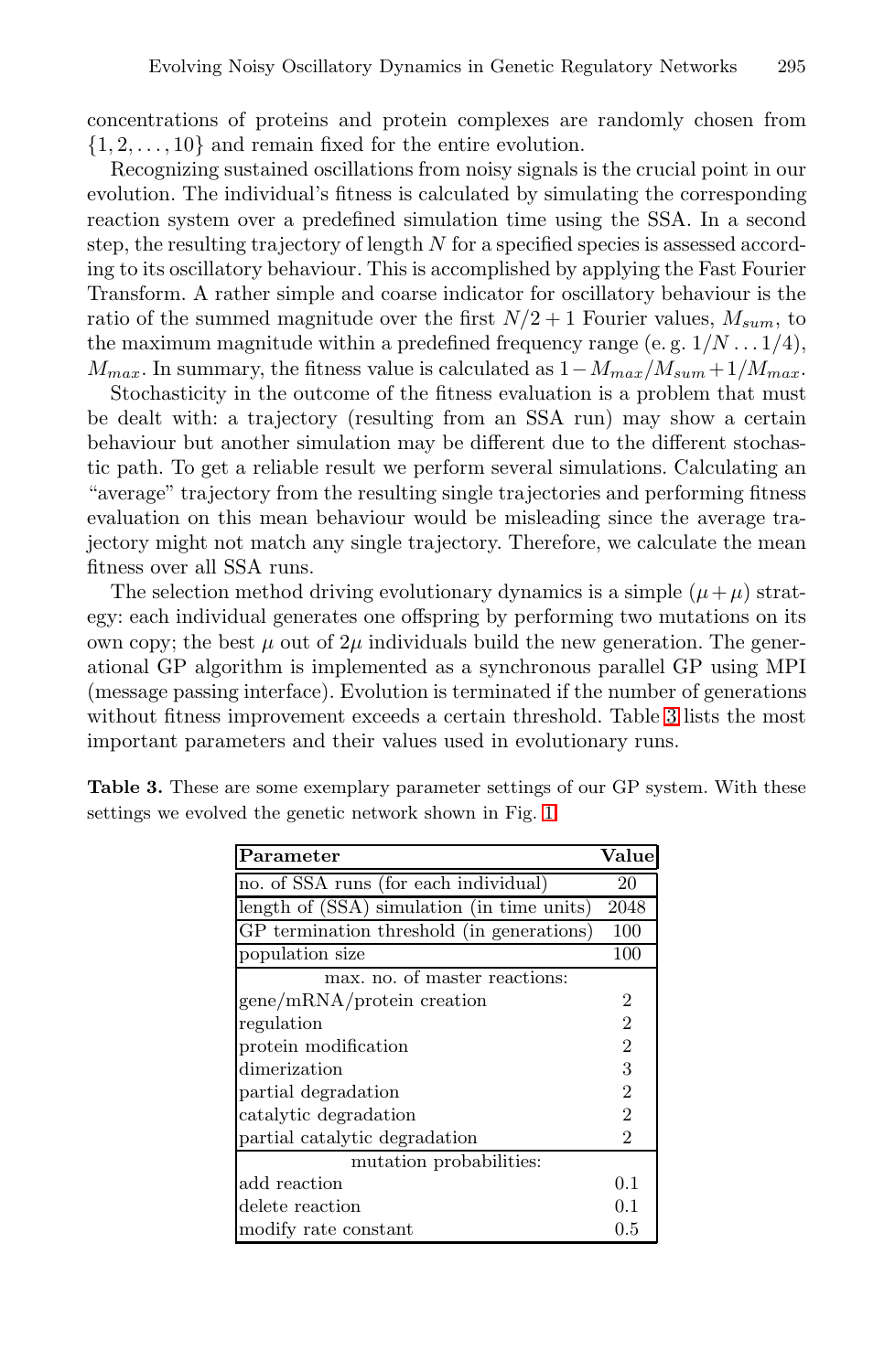# **5 Preliminary Results**

Here we present two evolved genetic networks show[ing no](#page-7-0)isy oscillatory dynamics. They are good representatives of other evolved networks featuring noisy oscillatory behaviour resulting from a to[tal of](#page-6-1) 50 GP runs. So far, we have not focused on the performance of the evolution itself. However, the evolved solutions were usually generated in the first 150 generations. Figure 1(a) shows a regulatory genetic network that utilizes the regulation (master) reaction (cf. Table 1). This exerts negative feedback on the transcription and translation of gene a whenever protein A binds to the regulatory site  $R_2$ , thus repressing the transcription activated by the binding of dimer  $AB$  at  $R_1$ . The Figures 2(a) and 2(b) show the resulting dynamics for a single simulation run.

<span id="page-6-1"></span>A second genetic regulatory network is depicted in Figure 1(b). This network generates a less regular form of oscillation in the concentration of protein A



<span id="page-6-0"></span>Fig. 1. Schematic representation of two evolved genetic networks exhibiting noisy oscillatory dynamics. (a) A core element in this genetic network that shows a regular, sustained oscillation in protein  $A$  concentration (cf. Fig. 2(a)) is the negative autoregulation of gene a. (b) This network comes without the regulation reaction but still shows some form of oscillatory dynamics in the concentrations of protein  $A$  (cf. Fig. 2(c)). Apparently, post-translational modifications are sufficient for generating pulsed signals.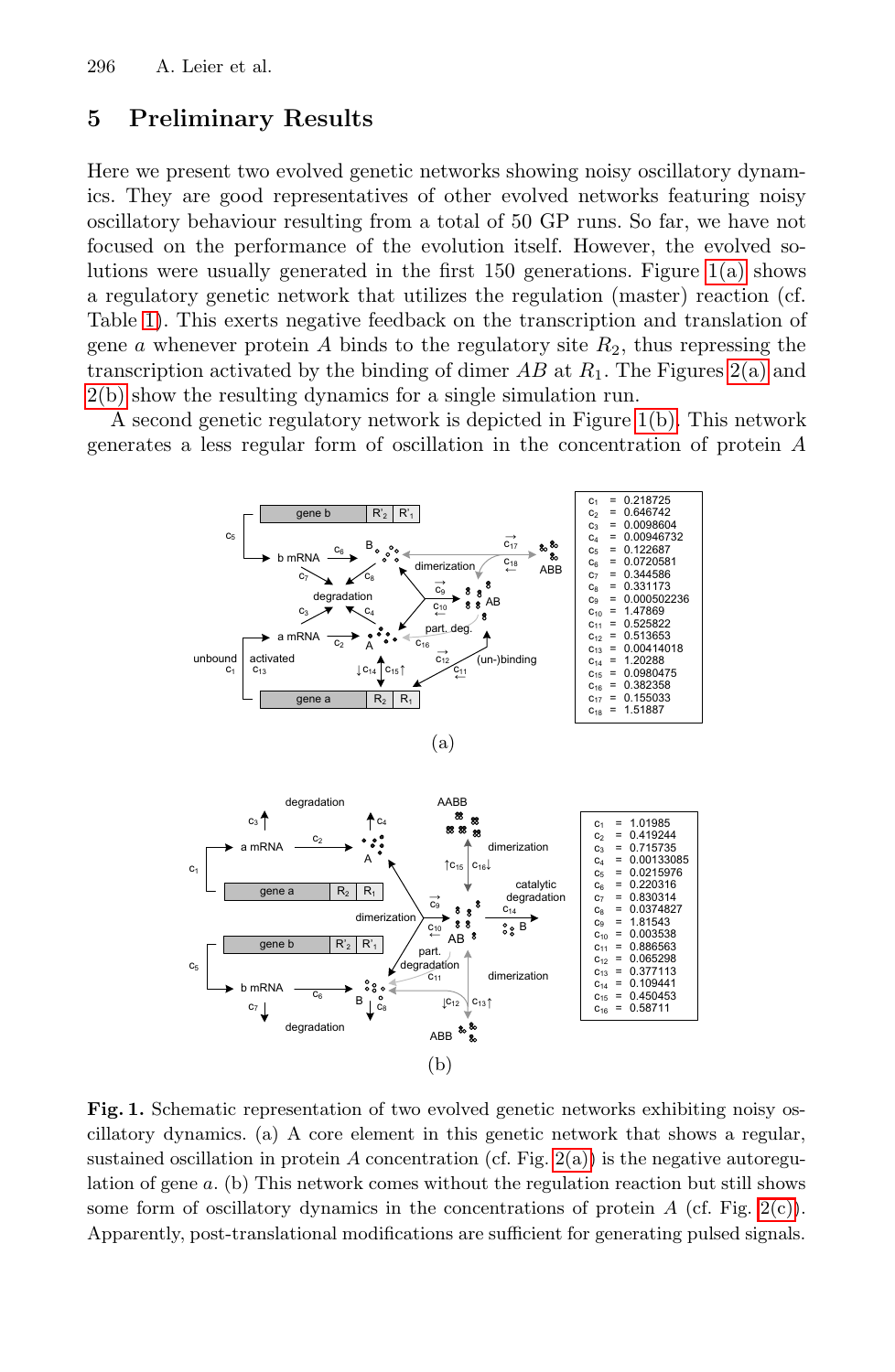<span id="page-7-1"></span><span id="page-7-0"></span>

**Fig. 2.** Simulation results showing the concentration [dynam](#page-7-1)ics of protein A and a mRNA of the genetic regulatory networks in Figure 1(a)  $(a,b)$  and 1(b)  $(c,d)$ 

(cf. Figure  $2(c)$ ). It does so without utilizing any direct regulation reactions (cf. Table 1) but by solely using post-translational modifications. A similar network based only on post-translational r[eac](#page-6-0)tions that exhibits a sustained oscillation in the ODE model was also reported in [8]. In this model, however, one protein complex is constantly produced without being consumed. The Figures 2(c) and  $2(d)$  depict the concentration dynamics of protein A and a mRNA. The dynamics of protein A are controlled by only a few other molecules that occasionally initiate the production of protein A. This leads to a short burst in the molecular concentration that appears quite regular. Note that all evolved networks were simulated several times to veri[fy](#page-9-0) [su](#page-9-9)stained oscillatory behaviour. Moreover, the corresponding ODE models of the networks in Figure 1 do not show oscillatory behaviour which underpins the necessity of stochastic simulation.

## **6 Discussions and Suggestions for Future Work**

In this contribution, we present a GP approach for evolving genetic regulatory networks. Unlike others evolutionary approaches [5,8] we model those networks as sets of elementary reactions based on simple enzyme kinetics and simulate the network using Gillespie's exact SSA. We showed that evolution of noisy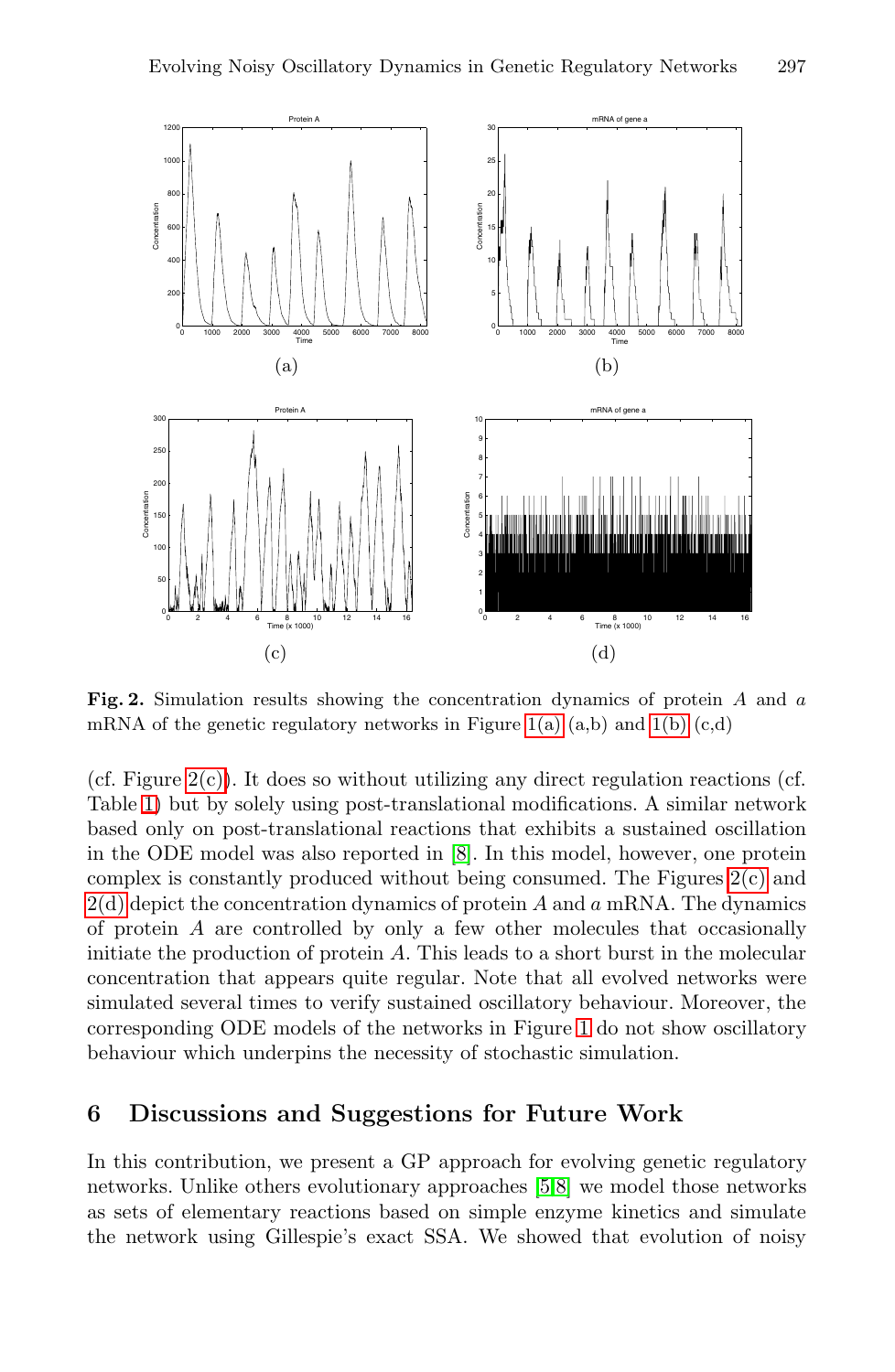oscillatory dynamics in genetic regulatory networks is practical also in the discrete, stochastic regime. The networks found in [8] and the ones presented here show that post-translational modifications can be crucial to network function. As such, network function in this model cannot be understood by focusing only on transcriptional interactions. This is an important consideration for researchers in the bioinformatics community since such post-translational interactions are often omitted from such models.

In our simulations, the number of genes was fixed but can be changed to evolve specific dynamical behaviour in larger networks. For evolving desired dynamics in the concentrations of several species, the fitness function must be redesigned. Using our fitness function for detecting oscillatory behaviour in one protein showed success. Evolutions with more sophisticated fitness functions are worthy of future consideration. At this point, par[am](#page-9-16)[eter](#page-9-17) settings are heuristics. Changing such settings might accelerate evolution. In order to obtain a better understanding of the solution space and our repr[esen](#page-9-18)tation, explorations on the fitness landscape should be performed.

We also plan to evolve genetic regulatory networks with other types of dynamics. Since bistable behaviour can be observed in many biological systems, evolution of genetic toggle switches under intrinsic noise would be of particular interest [22]. An additional step would be to consider time delays. By using delay-SSA (DSSA), a modified SSA algorithm incorporating delay effects [23,24], we can model natural behaviour of processes such as transcription and translation in a more detailed manner since they do not occur instantaneously [25].

This contribution shows how methods from evolutionary computation can be used to achieve improved models of genetic regulatory networks, a better understanding of regulation in cells, the finding of functional design principles and the search for novel genetic networks.

# **Acknowledgements**

<span id="page-8-4"></span><span id="page-8-1"></span><span id="page-8-0"></span>KB would like to thank the Australian Research Council for funding via his Federation Fellowship. DK was supported by the National Science and Engineering Research Council of Canada PGS-D3. WB has been supported by NSERC under grant RGPIN 283304-04.

### <span id="page-8-3"></span><span id="page-8-2"></span>**References**

- 1. Kobayashi, H., Kaern, M., Chung, K., Gardner, T.S., Cantor, C.R., Collins, J.J.: Programmable cells: Interfacing natural and engineered gene networks. Proc. Natl. Acad. Sci. **101(22)** (2004) 8414–8419
- 2. Isaacs, F.J., Hasty, J., Cantor, C.R., Collins, J.J.: Prediction and measurement of an autoregulatory genetic module. Proc. Natl. Acad. Sci. **100**(13) (2003) 7714–7719
- 3. Gardner, T.S., Cantor, C.R., Collins, J.J.: Construction of genetic toggle switch in escherichia coli. Nature **403**(6767) (2000) 339–342
- 4. Guet, C.C., Elowitz, M.B., Hsing, W., Leibler, S.: Combinatorial synthesis of genetic networks. Science **296** (2002) 1466–1470